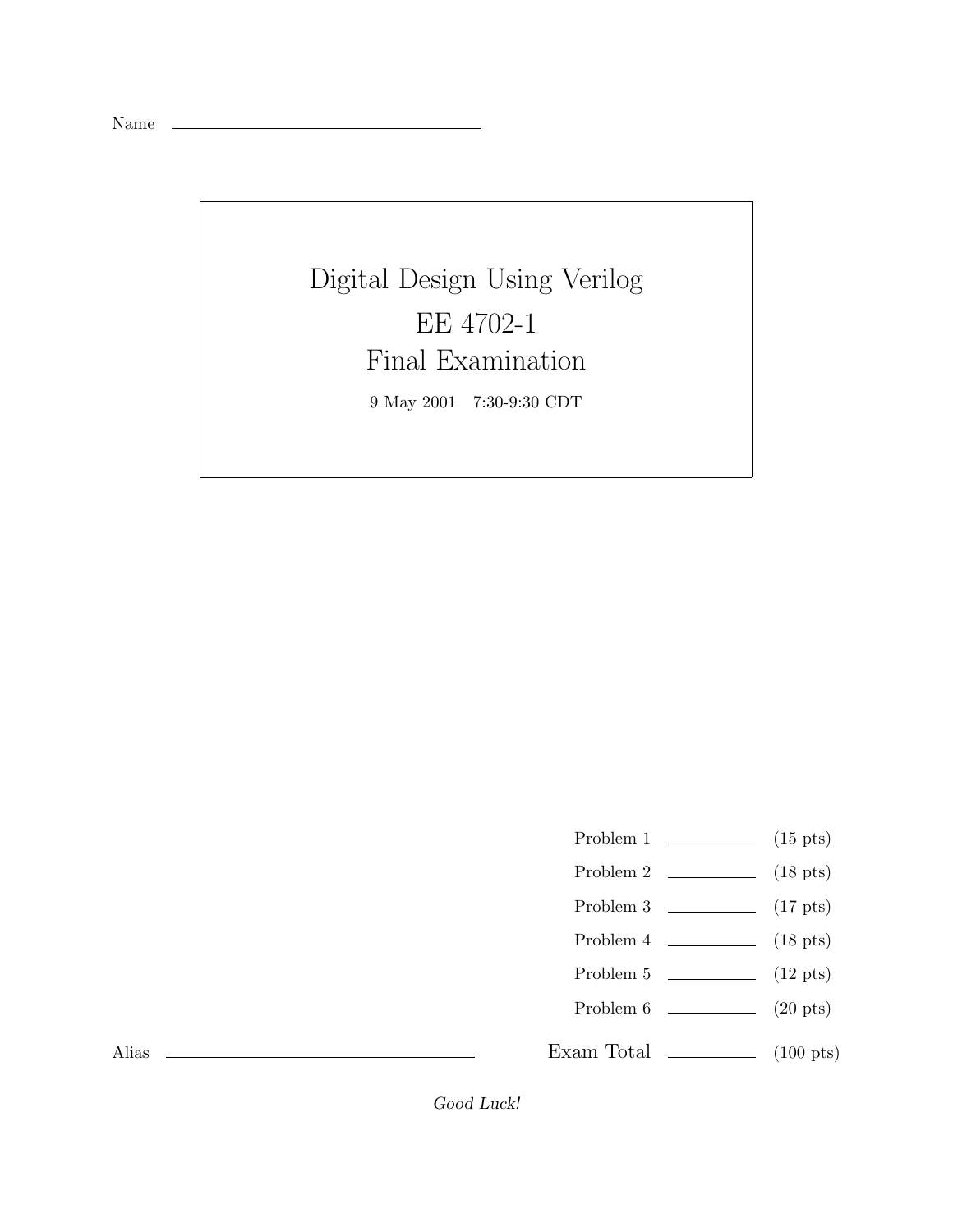Problem 1: The module below is in an explicit structural form.

(*a*) Re-write the module in behavioral form. The delays can be assumed to be pipeline delays. (10 pts)

(*b*) What is the difference between pipeline and inertial delays? Which kind of delay is used in your solution to the problem above? (5 pts)

```
module expl_str(x,y,a,b,c);
   input a, b, c;
   output x, y;
   wire a, b, c, x, y;
   wire na, nb, nc, t3, t5, t6;
  not n1(na,a);
   not n2(nb,b);
  not n3(nc,c);
   and #1 a1(t3,na,b,c);
   and a2(t5,a,nb,c);
   and a3(t6,a,b,nc);
   or o1(x,t3,t6);
   or #3 o2(y,a,t5);
endmodule
module behavioral(x,y,a,b,c);
  input a, b, c;
```
// Solution here. Don't forget types for ports!

output x, y;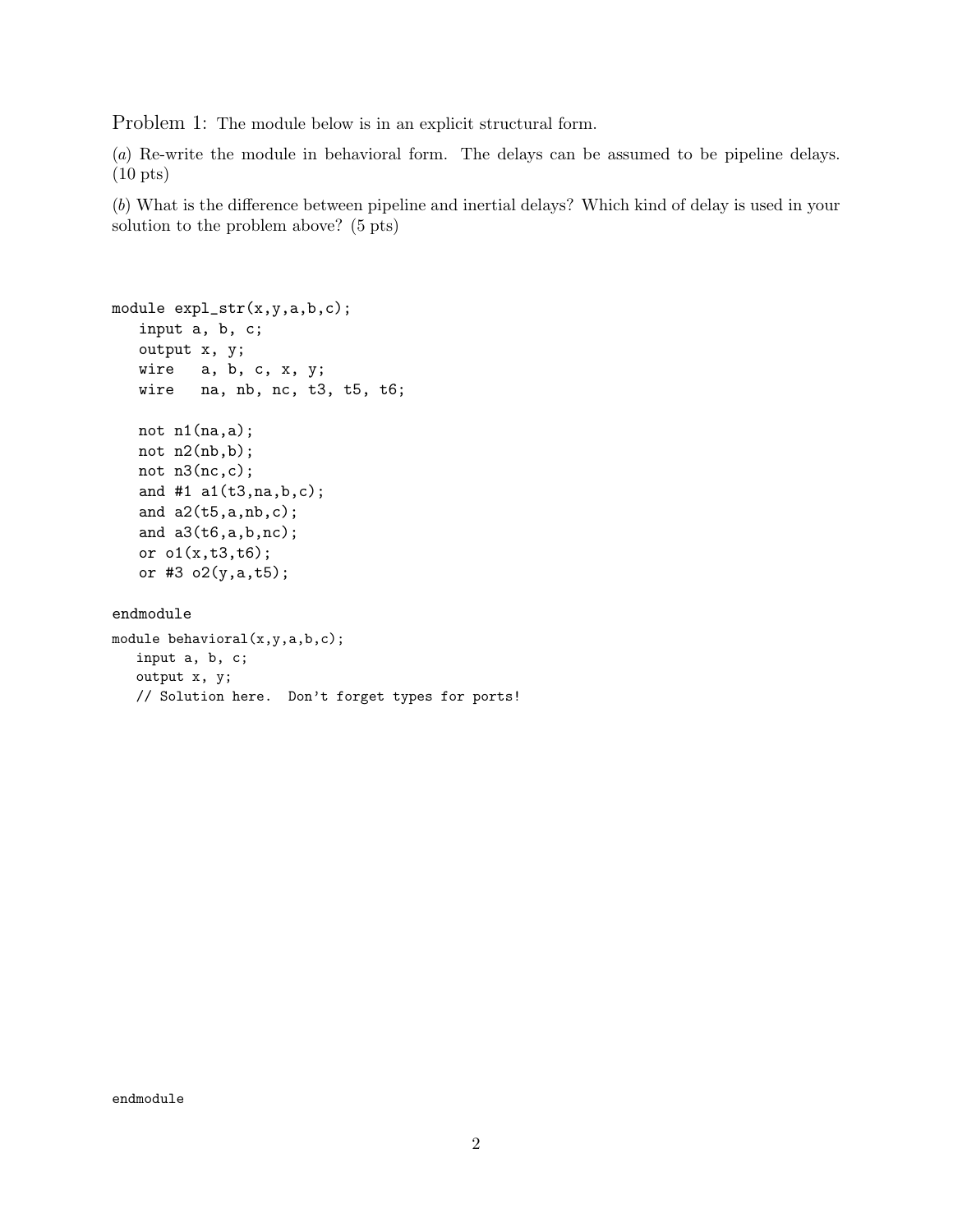Problem 2: The module below sets output rot to the number of times that input a must be rotated (end-around shifted) to obtain the value on input b, or to 32 if a is not a rotated version of b.

(*a*) Write a testbench module that tests rots with input pairs  $a=0,b=0$ ;  $a=0,b=1$ ;  $a=0,b=2$ ; and  $a=0, b=3$ . (The rot output should be zero for the first pair and 32 for the others.) The testbench should include an integer err and set it to the number of incorrect outputs.

It is important that the testbench makes correct use of ready and start. (Part of the problem is determining just what is "correct use.") The testbench should use ready rather than assumed timing. Also, test only a single instance of rots and don't forget the clock. (18 pts)

```
module rots(ready, rot, start, a, b, clk);
  input a, b, start, clk; output ready, rot;
  reg ready; wire [31:0] a, b;
  reg [5:0] rot; wire start, clk;
  reg [31:0] acpy;
  initial rot = 0;
  always @( posedge clk ) begin
     ready = 1; while ( !start ) \mathbb{O}( posedge clk );
     ready = 0; while ( start ) @( posedge clk );
     rot = 0; acpy = a;
     while ( acy != b && rot < 32 ) @( posedge clk ) begin
        acpy = { \alpha cpy[30:0], acpy[31], }if ( acpy == a ) rot = 32; else rot = rot + 1;
     end
  end
endmodule
module testrot();
integer err;
```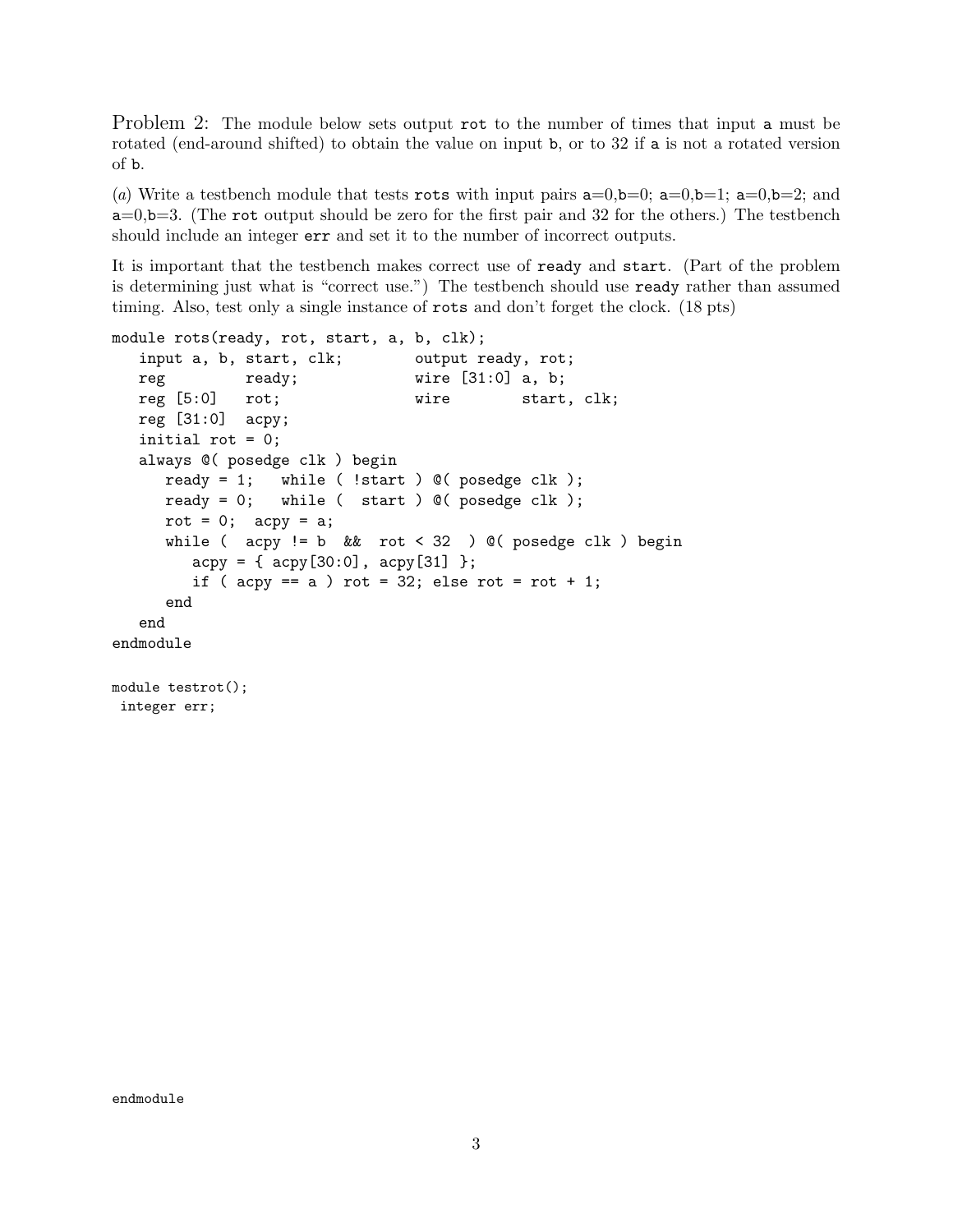Problem 3: Convert the rots module (repeated below) to synthesizable Form 2 (edge-triggered flip-flops). Do not change the ports or what it does. In particular, ready and start must be used the same way. Ignore reset. (17 pts)

```
module rots(ready, rot, start, a, b, clk);
  input a, b, start, clk; output ready, rot;
  reg ready; wire [31:0] a, b;
  reg [5:0] rot; wire start, clk;
  reg [31:0] acpy;
  initial rot = 0;
  always @( posedge clk ) begin
     ready = 1; while ( !start ) @( posedge clk );
     ready = 0; while ( start ) @ ( posedge clk );
     rot = 0; acy = a;
     while ( acpy != b && rot < 32 ) @( posedge clk ) begin
        acpy = { \alpha cpy[30:0], acpy[31] };if ( acpy == a ) rot = 32; else rot = rot + 1;
     end
  end
endmodule
module rots(ready, rot, start, a, b, clk);
  input a, b, start, clk;
  output ready, rot; // Don't forget port types and other declarations.
```
 $acpy = { \alpha cpy[30:0], acpy[31], }$ if ( acpy ==  $a$  ) rot = 32; else rot = rot + 1;

endmodule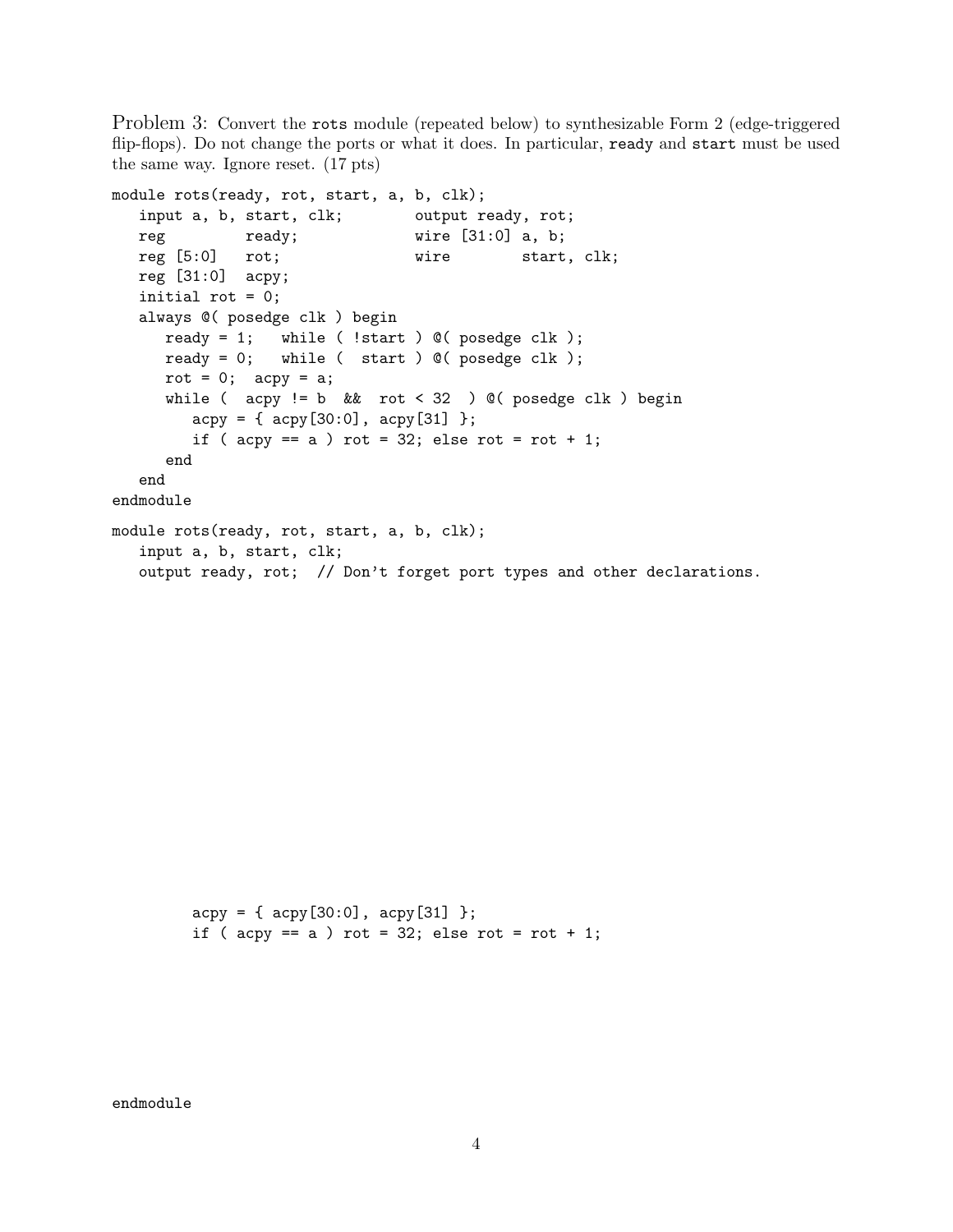Problem 4: Two synthesizable descriptions appear below.

(*a*) In what synthesizable form is the Verilog description below? (2 pts)

(*b*) Draw a schematic showing the approximate RTL-level description generated by a synthesis program like Leonardo. (7 pts)

```
module whatsyna(x, y, z, a, b, op);
   input a, b, op;
   output x, y, z;
   wire [7:0] a, b;
   wire [1:0] op;
   reg [7:0] x, y, z;
   always @( op or a or b ) begin
      if ( a == 0 ) y = b;
      if (a < b) z = a; else z = b;
      case ( op )
        0: x = a + b;1: x = a;2: x = b;endcase
```
end

endmodule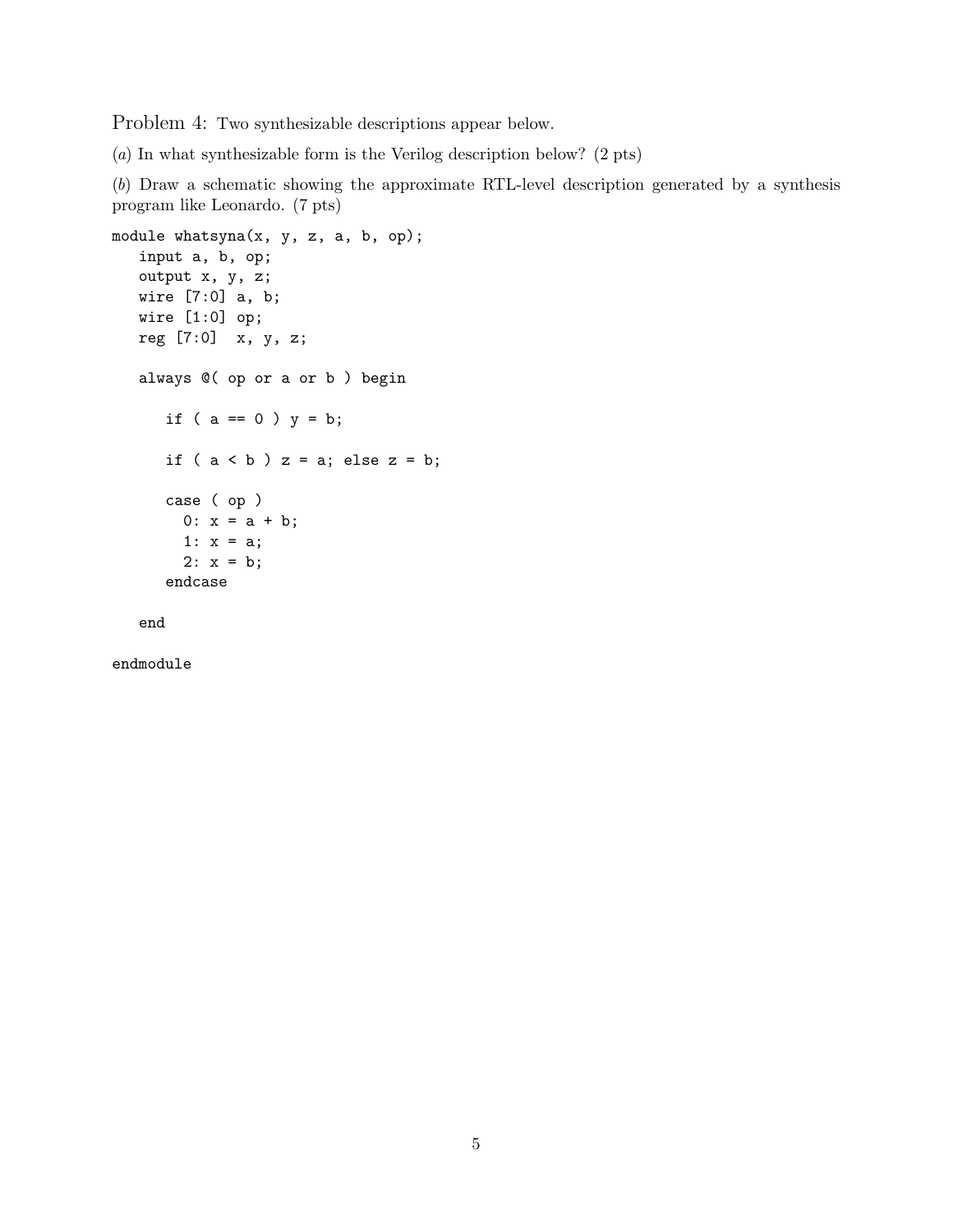Problem 4, continued:

(*c*) In what synthesizable form is the Verilog description below? (2 pts)

(*d*) Draw a schematic showing the approximate RTL-level description generated by a synthesis program like Leonardo. (7 pts)

```
module whatsyn2(sum, nibbles, a, b, c);
   input nibbles, a, b, c;
  output sum;
  wire [15:0] nibbles;
  wire a, b, c;
  reg [6:0] sum;
  reg [15:0] n2;
  reg last_c;
  integer i;
  always @( posedge a or negedge b )
    if ( !b ) begin
       sum = 0;
    end else begin
       if ( c != last_c ) begin
          n2 = nibbles;
          for ( i=0; i < 4; i = i + 1 ) begin
             sum = sum + n2[3:0];n2 = n2 \gg 4;end
       end
       last_c = c;end
```
endmodule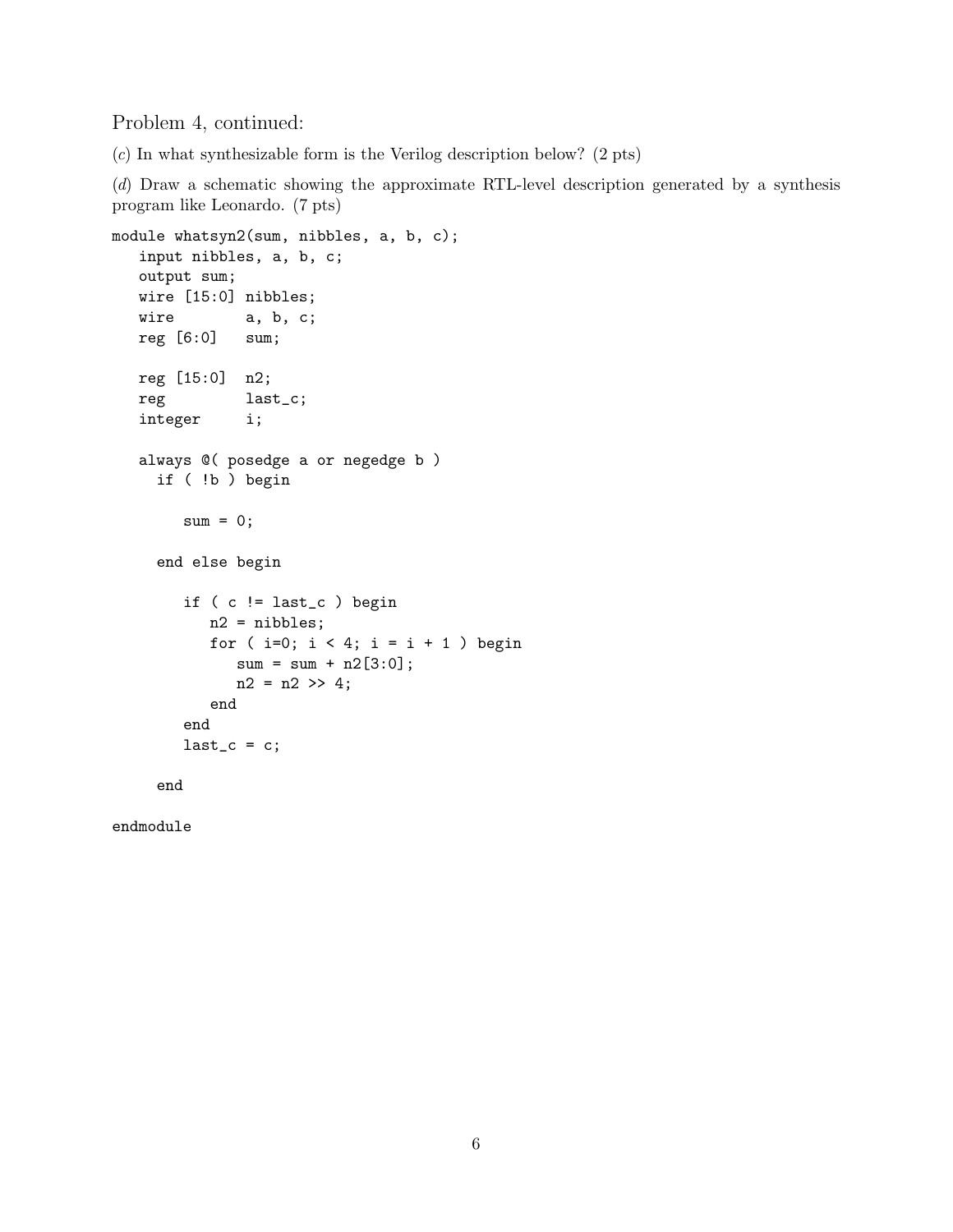Problem 5: In the diagram below  $c$ ,  $d$ , and identifiers starting with  $c$ lk are all initialized to zero. Complete the timing diagram. (12 pts)

| Time        | $\overline{0}$                                                                                                    | $5\degree$ | 10 | 15 | 20 | 25 | 30 | 35 | 40 | 45 | 50 |
|-------------|-------------------------------------------------------------------------------------------------------------------|------------|----|----|----|----|----|----|----|----|----|
| $\mathsf a$ |                                                                                                                   |            |    |    |    |    |    |    |    |    |    |
| b           |                                                                                                                   |            |    |    |    |    |    |    |    |    |    |
|             | always $@($ posedge a $)$ clk1 = !clk1                                                                            |            |    |    |    |    |    |    |    |    |    |
|             | always $\mathbb{O}(\begin{array}{c c} a \end{array})$ $\mathbb{O}(\begin{array}{c c} b \end{array})$ clk2 = !clk2 |            |    |    |    |    |    |    |    |    |    |
|             | always $\mathbb{O}(\begin{array}{c} \text{a or b} \end{array})$ $\frac{1}{2}k3 =  \text{clk3} $                   |            |    |    |    |    |    |    |    |    |    |
|             | always $\mathbb{O}(\begin{array}{c c} a & b \end{array})$ clk4 = $\frac{1}{c}$ k4                                 |            |    |    |    |    |    |    |    |    |    |
|             | always $\mathbb{O}(\text{posedge}(\text{a} \mid \text{b})) \text{clk}$ = !clk5                                    |            |    |    |    |    |    |    |    |    |    |
|             | always $\mathbb{O}(\alpha)$ c <= a                                                                                |            |    |    |    |    |    |    |    |    |    |
|             | always $\mathbb{O}(\alpha)$ d $\leq \frac{1}{4}$ c                                                                |            |    |    |    |    |    |    |    |    |    |
|             | always $Q(a \text{ or } c)$ $d$ lk6 =  clk6                                                                       |            |    |    |    |    |    |    |    |    |    |
|             | always $@( a of c )$ #0 clk7 = !clk7                                                                              |            |    |    |    |    |    |    |    |    |    |
|             | always $\mathbb{Q}$ ( a or c ) #2 clk8 = !clk8                                                                    |            |    |    |    |    |    |    |    |    |    |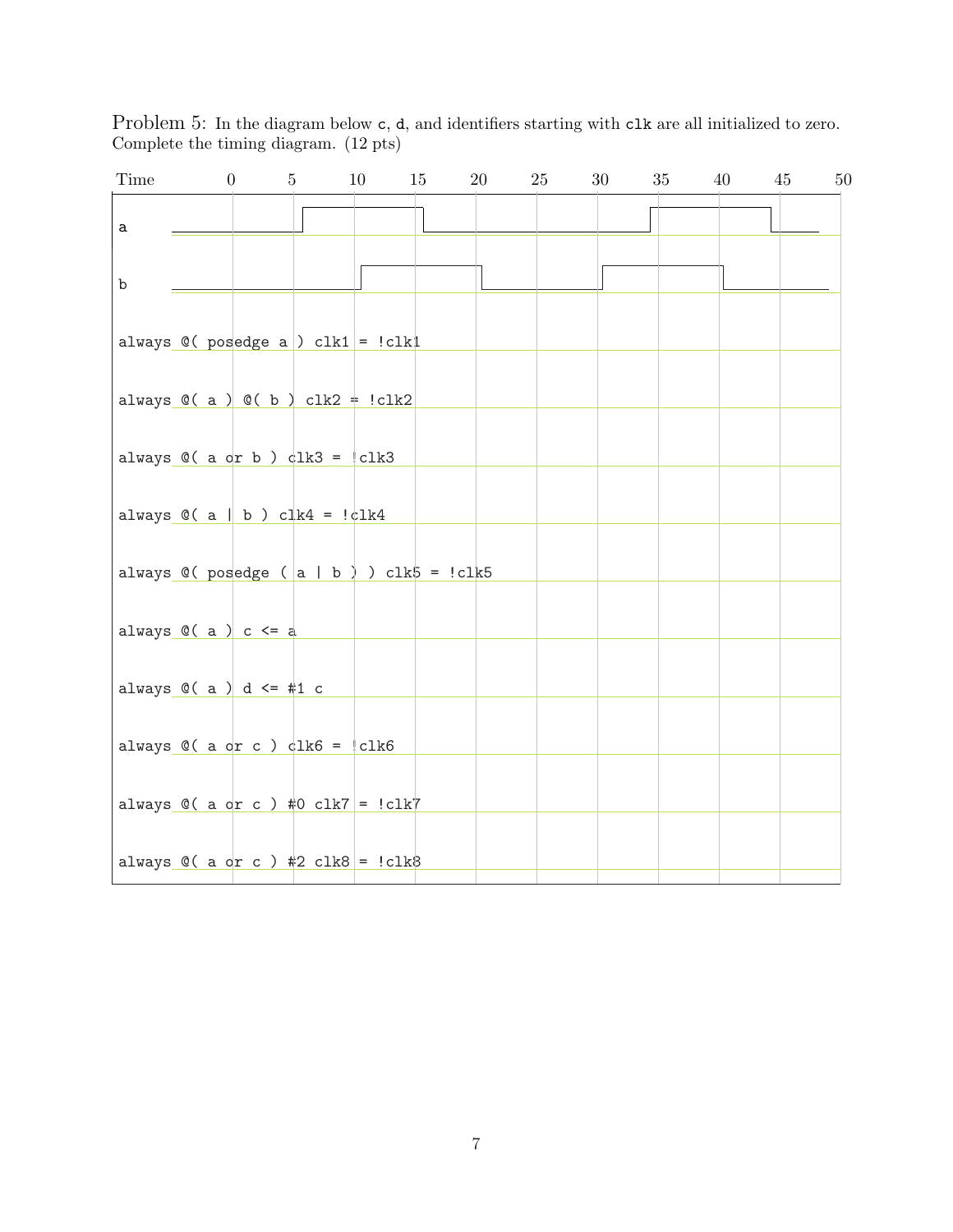Problem 6: Answer each question below.

(*a*) The code below, based on the Homework 3 solution, simulates properly before synthesis but in the post-synthesis simulation the testbench reports an incorrect beep time.

What goes wrong? Fix the problem without modifying the code below the indicated line. *Hint: The beep can start (and stop) at a slightly different time than the code below.* (5 pts)

```
module beepprob(beep, clk);
   input clk;
   output beep;
  assign beep = | beep_timer;
   // DO NOT MODIFY CODE BELOW THIS LINE.
   always @( posedge clk ) begin
      // Lots of stuff;
      if ( beep_timer ) beep_timer = beep_timer - 1;
   end
endmodule
```
(*b*) Describe something that a parameter can be used for that an ordinary input port cannot and something that an input port can be used for that a parameter cannot. (5 pts)